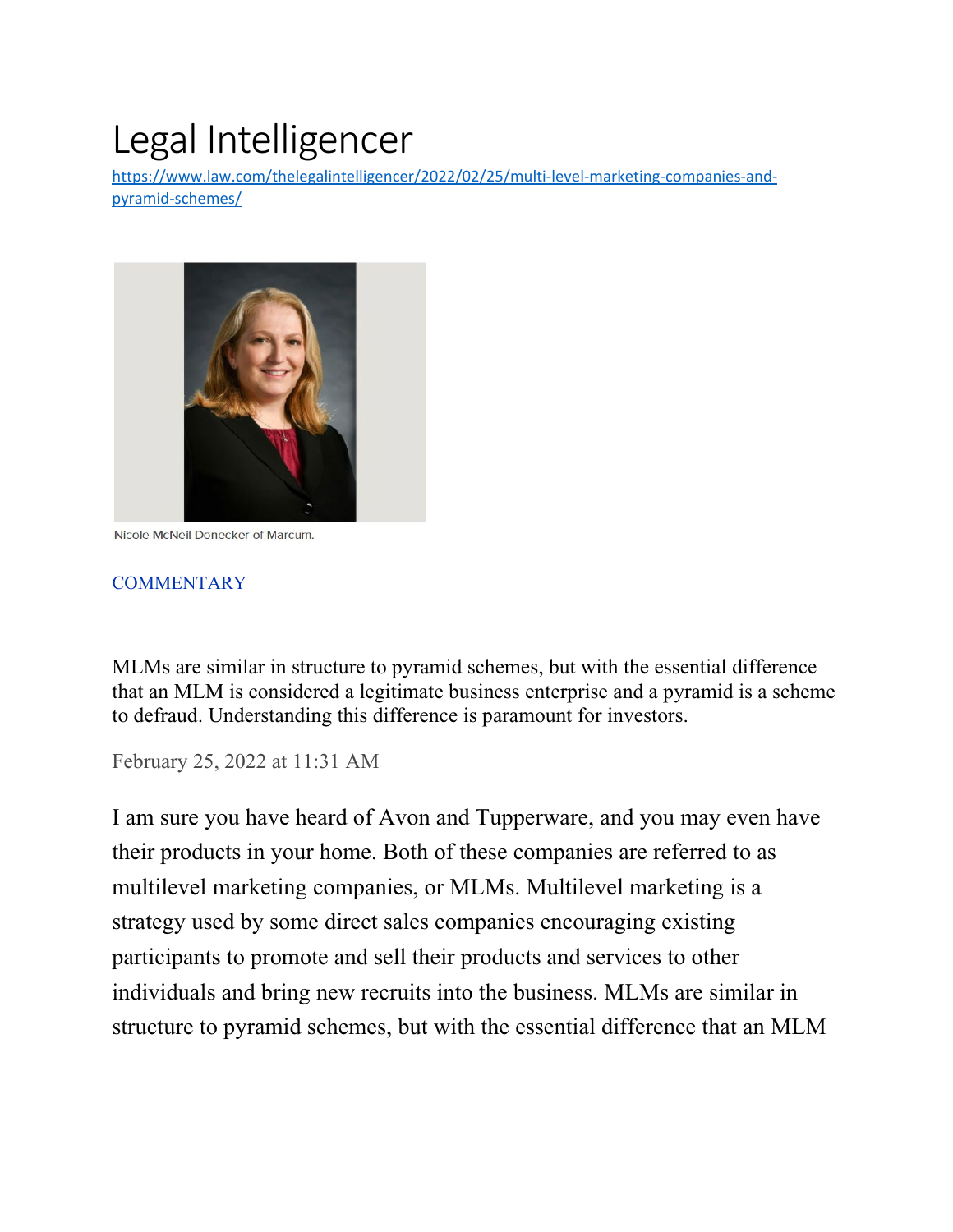is considered a legitimate business enterprise and a pyramid is a scheme to defraud. Understanding this difference is paramount for investors.

MLMs provide products and services to consumers through direct sales channels. Under the pyramid structure of an MLM, participants both sell the product or service and recruit new members to the sales team. As each participant in the MLM expands their team, each level below continues to expand—from one person on level one to three people on level two and then nine people on level three.

Pyramid schemes are, appropriately, also shaped like pyramids. However, pyramid schemes are illegal and often collapse. A pyramid scheme generally does not involve selling products or services. Instead, it relies on the constant inflow of money from new investors finding its way to the [top of the](https://www.investopedia.com/terms/p/pyramidscheme.asp)  [pyramid,](https://www.investopedia.com/terms/p/pyramidscheme.asp) which makes it, essentially, a Ponzi scheme. The Securities and Exchange Commission (SEC) defines a Ponzi scheme as an investment fraud that pays existing investors with funds collected from new investors. Essentially it is a pyramid scheme as an investment fraud in which new participants' fees are typically used to [pay existing participants for](https://www.investor.gov/introduction-investing/investing-basics/glossary/pyramid-schemes)  [recruiting new members.](https://www.investor.gov/introduction-investing/investing-basics/glossary/pyramid-schemes)

## **How to Differentiate Between an MLM and a Pyramid Scheme**

The [FTC describes several red flags](https://www.consumer.ftc.gov/articles/multi-level-marketing-businesses-and-pyramid-schemes) found in pyramid schemes that differentiate them from MLMs.

- Promoters (those trying to recruit new participants) make extravagant promises about the money the participant can earn.
- The promoter encourages the new participant to recruit more people and expand their network since this is key to making money.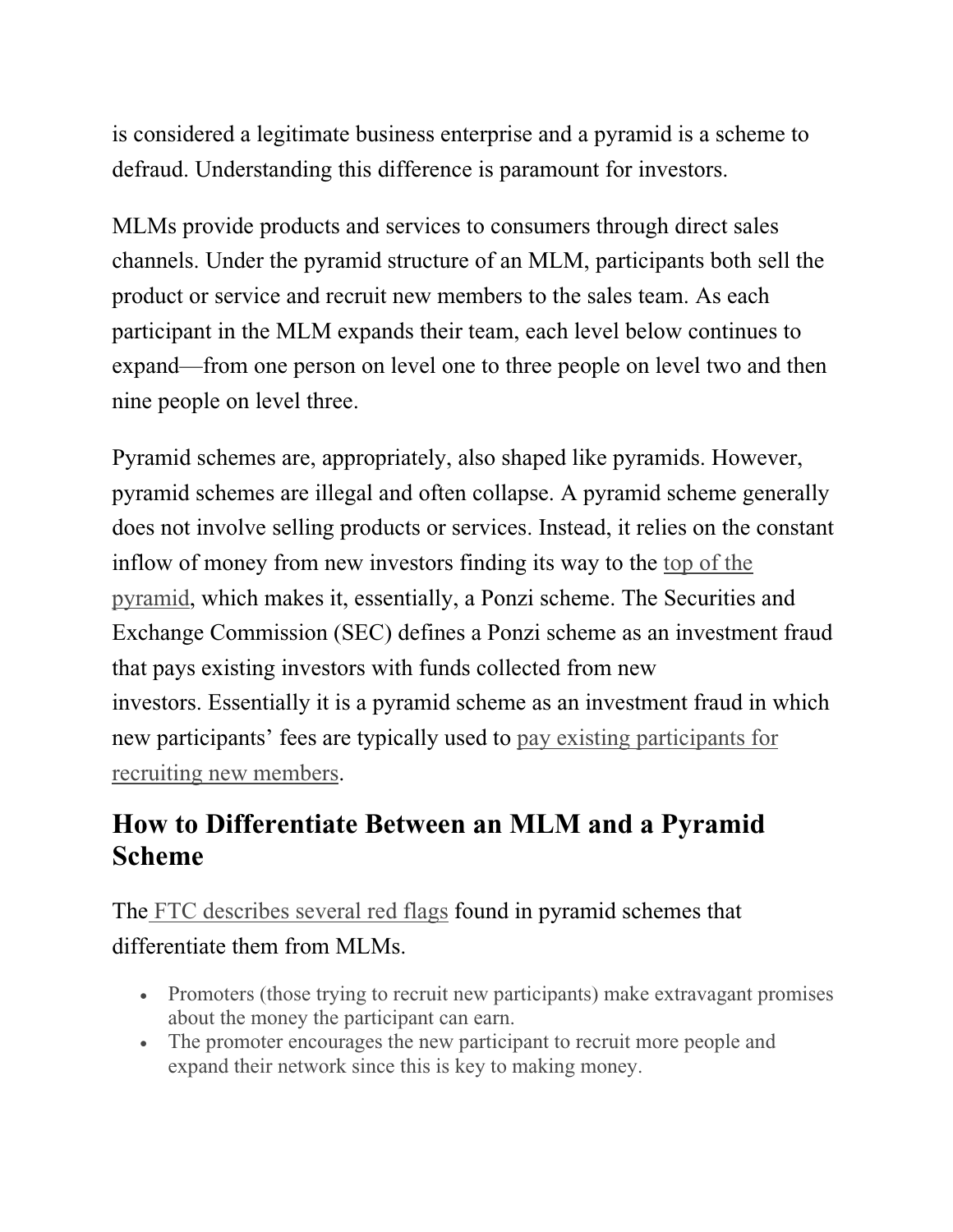- Promoters play on emotions and use high-pressure sales tactics to persuade participants to sign on: "You'll lose the opportunity if you don't act now!"
- The new participant is encouraged to buy more inventory than they will ever be able to sell. Inventory purchases keep participants active or qualify them for bonuses and rewards.

### The SEC provides additional pyramid scheme red flags:

- In some instances, no real products or services are offered for sale.
- There is a promise of high returns quickly and easily.
- Buy-in is required to participate.
- There is a complex commission structure.

When does an MLM cross the line to become a pyramid scheme? Two distinctions between an MLM and a pyramid scheme are the recruitment of new participants and the composition of commissions. According to the FTC, participants in an MLM are selling products to a consumer, with earnings and commissions based on the participants' sales. Earnings and commissions can also be based on recruiting new participants and the sales those new participants make to consumers.

Think of this in levels. Imagine that participant 1 recruits participants 2, 3 and 4, and then participant 3 recruits participants 5 and 6. Each participant earns commission on their own sales, plus participant 1 receives commission on the sales made by 2, 3, 4, 5 and 6, and participant 3 receives commission from the sales made by 5 and 6.

With pyramid schemes, earnings and commissions do not necessarily come from sales to consumers. If participants 1 through 6 above were in a pyramid scheme, all participants would earn commission from their own sales to consumers. The difference is that participant 1 will earn commission from the initial buy-in and inventory purchases made by recruits 2 through 6 in order to become participants. Likewise, participant 3 will earn commission from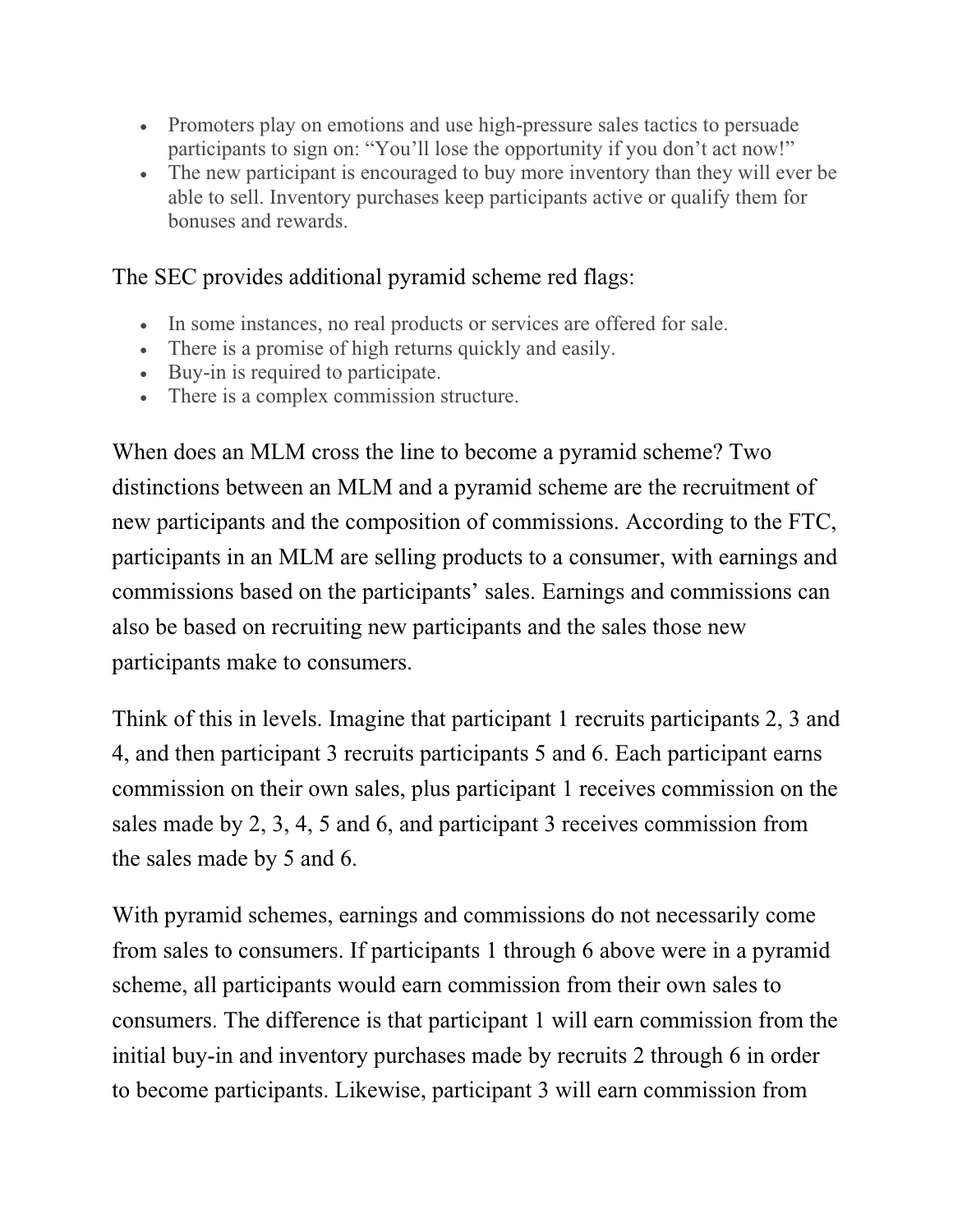the initial buy-in and inventory purchases of participants 5 and 6. This structure leaves participants 5 and 6 with only earnings from sales to consumers and they will need to constantly reinvest those earnings to buy more inventory. For participants 5 and 6 to increase their commissions, they will need to recruit more participants under them to buy into the scheme and purchase inventory to sell to consumers.

## **How the Pandemic Affected MLMs and Pyramid Schemes**

The pandemic and the recession that followed did not slow down MLMs and pyramid schemes. At the beginning of the pandemic, with many people laid off from their jobs and large segments of the workforce sent home to work, MLMs seemed ideal. Pyramid schemes were also on the rise during the pandemic, like so many other frauds. In the Association of Certified Fraud Examiner's report "The Next Normal: Preparing for a Post-Pandemic Fraud Landscape," 51% of responding organizations uncovered more fraud since the beginning of the pandemic and 71% expect an increase over the next 12 months in the levels of fraud impacting organizations.

In March 2020, the Direct Selling Association (DSA) began surveying its members about how the COVID-19 pandemic impacted company revenue in the United States, with the last update on July 23, 2021. According to more than half of the respondents, comprised of direct selling companies, the pandemic had a positive impact on company revenue. A 2020 industry overview infographic prepared by the DSA shows the number of direct sellers in the United States grew by 7.7 million, a 13.2% increase from 2019. In other words, the pandemic created a prime opportunity for pyramid schemes to prey on people who suddenly found themselves out of work.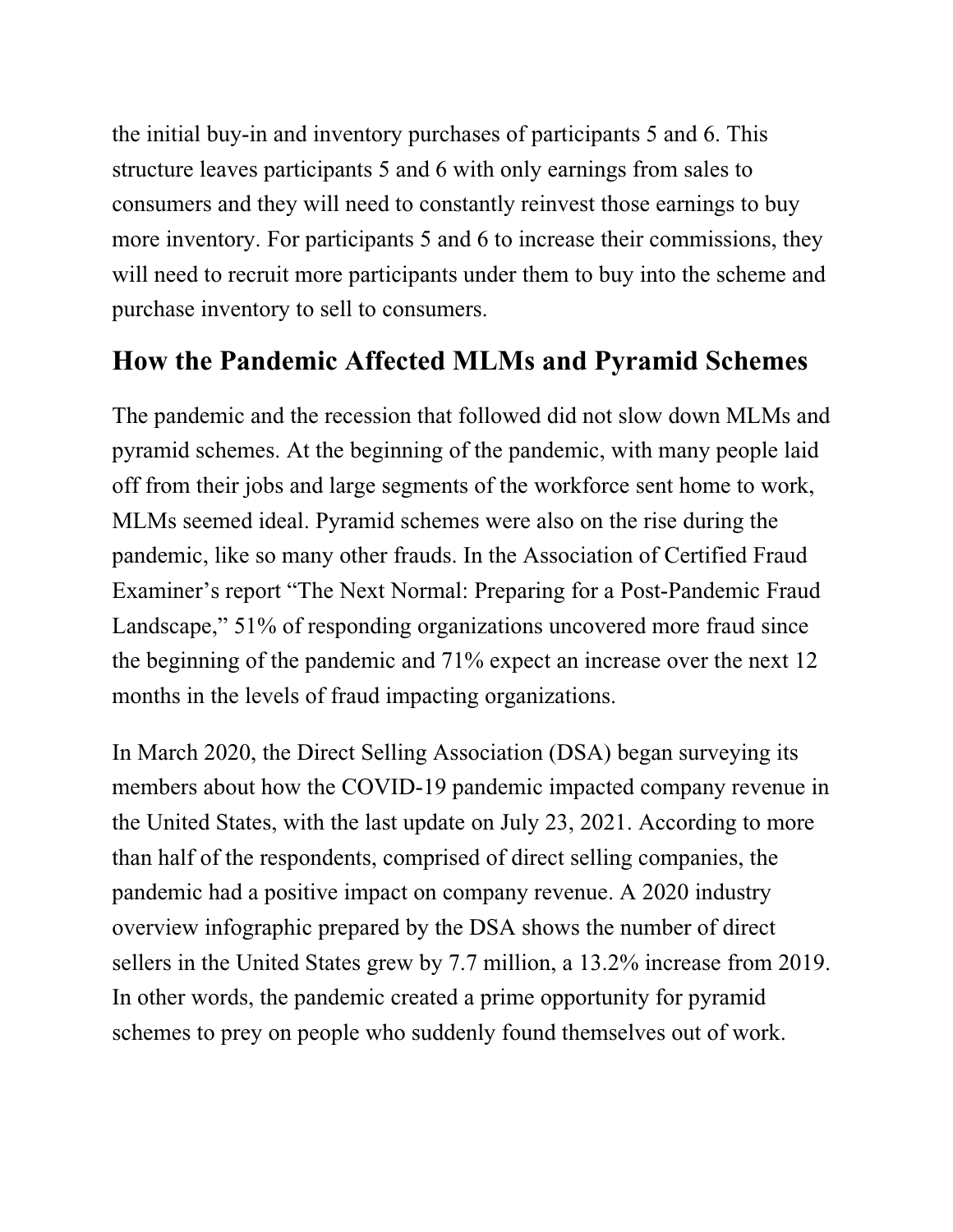## **'Washington v. LuLaRoe'**

LLR LuLaRoe Inc. is a company famous for selling leggings on Facebook and other social media platforms. LuLaRoe used "levels" for its participants that ranged from "sponsors," the lowest tier, to "mentors," the fourth and highest tier. On Jan. 23, 2019, Robert W. Ferguson, the attorney general of Washington, filed a complaint for injunctive relief and other relief on behalf of the plaintiff, the state of Washington, against LuLaRoe and other defendants, including company founders Mark A. Stidham and Deanne S. Brady Stidham and her son, Jordan K. Brady. The complaint alleged that LuLaRoe operated [an unlawful pyramid scheme.](https://agportal-s3bucket.s3.amazonaws.com/uploadedfiles/Another/News/Press_Releases/2019_01_23Complaint_Stamped.pdf) The complaint alleged that prior to July 1, 2017, LuLaRoe's bonus package was based on recruitment of new participants (consultants) and the inventory purchased by those consultants, not the product sold by the consultants.

Additional evidence for the allegation that LuLaRoe was a pyramid scheme included:

- The claim that participants could "make a full-time income doing part-time work."
- The practice of "inventory loading" by encouraging participants to purchase and maintain sizeable inventories to stay active and eligible for bonuses.
- A complicated refund and return policy for participants.

As stated in the complaint, prior to July 1, 2017, LuLaRoe's bonus program was based on recruitment and inventory purchases by consultants. The bonus program was subsequently changed to bonuses based on sales, rather than inventory purchases. This resulted in a large decline in commissions for participants. The large bonus checks that once ranged from tens to hundreds of thousands of dollars ended. The complaint includes statements by Defendant Jordan Brady during an Oct. 27, 2016, webinar, in which he explained the rationale for the change in policy: